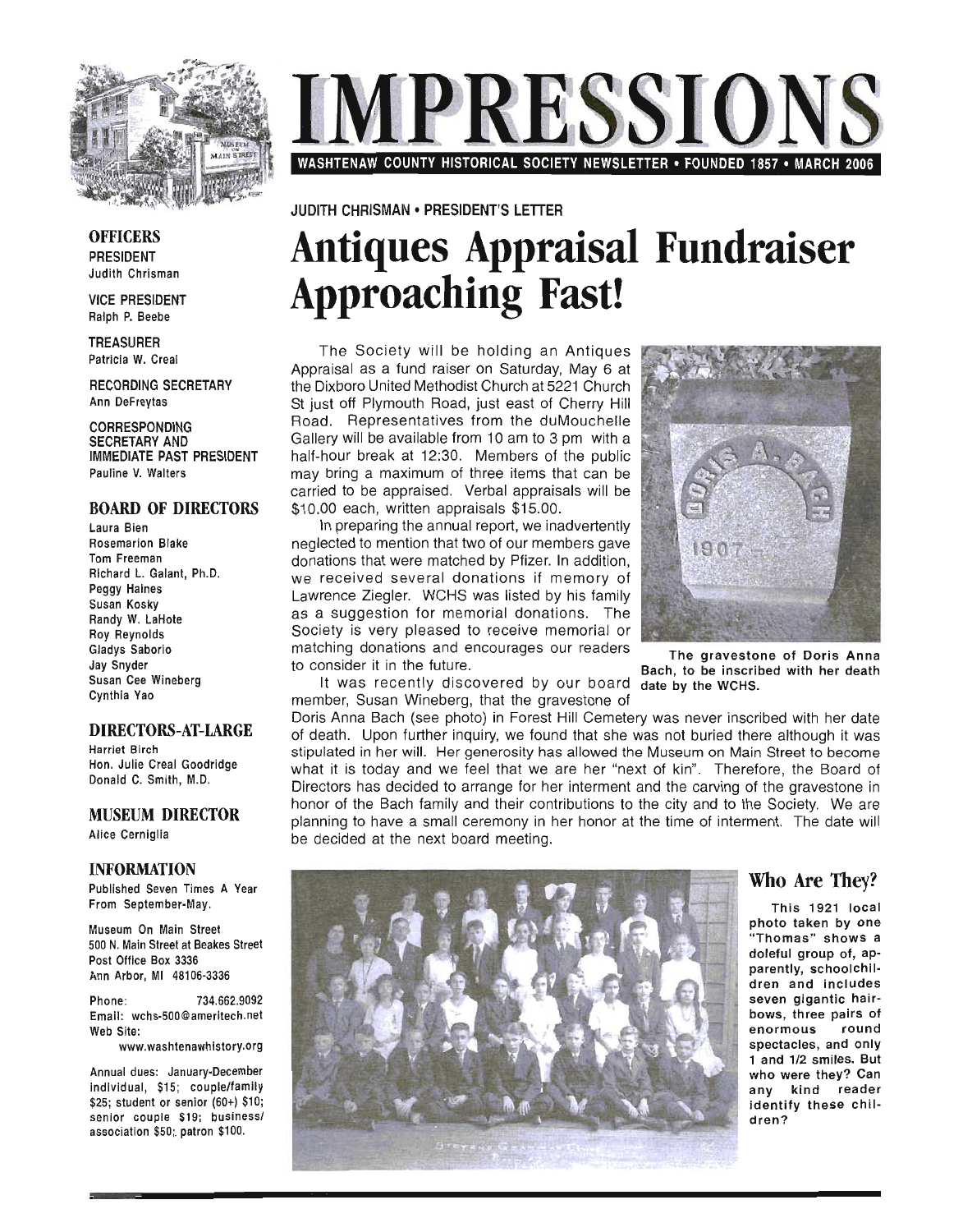#### GRACE SHACKMAN AND PATRICIA MAHJER . SPEAKERS LAURA BIEN

# **Cobblestone Structures Of Washtenaw County**

"One would say that the settlers of Washtenaw County got off to a rocky start."

So said local history enthusiast Ralph Beebe, in introducing local historian Grace Shackman and EMU historical preservation program graduate Patricia Majher. The duo gave a joint talk on cobblestone structures to 70-plus attendees at WCHS's program at Cobblestone Farm barn on February 19.

#### Note: in a few spots where the tape recording was indistinct, remarks have been slightly paraphrased.

Grace: I'm going to start and give you some background on what cobblestone structures are, though I imagine most of you know already; and how they started in New York; and then in Michigan; the 12 known examples in this county; and then we're going to end up talking about some in Ontario, in case you want to go up and and see some other examples.

How many people here live in cobbletone houses? I know one... is that all? Only one... I was hoping some people might show up who know more than we do. I wanted to say that of the houses in Washtenaw County, we know a lot about some of them, but some of them we just know that they're there, and who owned the land during the time that they were there. When you do research and you find out who owns the land, then sometimes you don't know when the house was built. Sometimes we know who owned the land but nothing more than that.

We'll tell you what we do know and what we don't know.

We have a handout over there that's got all the addresses [see p. 6 & 7]. I want to urge people—if you feel like driving around and looking at some, just stay out on the public right of way; don't bother people trying to live their normal lives.

Here is a picture of one, a cobblestone house, and the next slide .. well first of all, those aren't cobbles. Cobbles you can hold with two fingers. And they're not boulders that take two hands to pick up. The definition is: a size that you can hold in your hand. I used to be on the Cobblestone [Farm] board; I can't believe it, twenty years ago, 1985. The definition of a cobblestone is [holds up a mango-sized cobblestone] these size stones, and they're put in a very purposeful pattern. One key thing is that they're three dimensional; they're not put in flat—they're put in so they stick out, and so particularly when the sun is shining, they just make gorgeous patterns. They're put in a design, and not randomly at all.

In New York State, right after the Erie Canal, here is a barn built in the 1850s, the same time as the [local] cobblestone houses. See how the bigger stones-they're put flat, all the way in; so, that's not a cobblestone. That's just a stone barn. And then, go to the next slide: this is a 20<sup>th</sup>-century example of of a stone building, one in Ypsilanti. But not in careful rows or anything.

OK, keep going...now we come to the Erie Canal. What's really neat about cobblestone buildings is that they were invented when three things came together at the right time. First, New York State had lots of cobblestones



Ypsilanti's Miles House at 219 N. Huron shows a stone façade obscured by a later Queen Anne wooden addition.

because of glaciers in the area; they had both fieldstones and stones that had been washed and swooped down by the water.

Second, the Erie Canal was done in 1825. Then you had people who suddenly had a lot more money than before the canal was built, because, if you think about it, before the canal was built they could only sell their farm stuff to people around them, who probably didn't need it because they were all farmers too. But once the canal was built, they could send all their farm things down the canal to other NY cities, and even to Europe, so they were getting so much more money all of a sudden that they could afford to hire people to build their houses. So even though the materials were free, the labor was very expensive, and it could take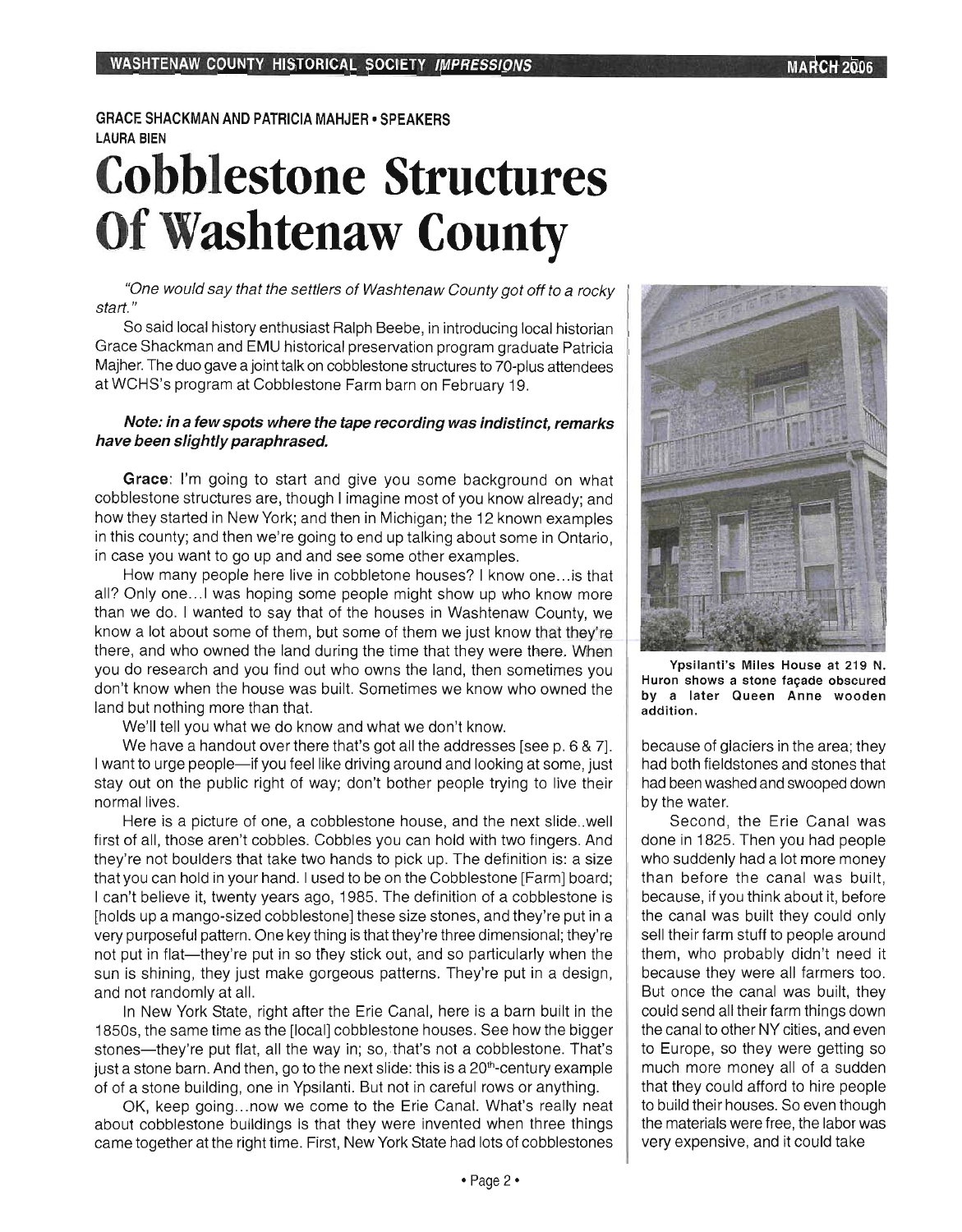years, literally years, to build because each stone is laid one by one by one. You could only so many in a day, and even if you could go a little faster, that just wasn't going to do it. There was also something to do with the kind of cement they used at that time with the limestone [addition]-the cement they would use today would be the kind to buckle out.

And the third element was the stonemasons. There were all these unemployed stonemasons because the Erie Canal had just got done. So the Erie Canal stonemasons kept working, because they were making a lot of repairs to the canal. In earlier periods there were stonemasons from Ireland and from Europe, lots of stonemasons. There's some really early books written on cobblestone architecture. In 1944, a guy named Carl Smith noticed that there were clusters of houses in a neighborhood that would be sort of similar, so there must have been a lot of discussions among stonemasons about how to do this. He wrote a book in 1944, and he talks about talking to old men and women who remember when they were built. They stopped building them around the Civil War, but in the 1920s there were still these people that were still alive when they were building them. So they talked about stonemasons, and how some of them had different methods of building. Also, these people talked about how they hired these kids to go collect stones and sometimes they were neighborhood affairs, when the whole neighborhood would be invited to come collect stones for days, and at the end of the day they'd have food, and dancing, and stuff, sort of like a barn-raising only they were building a cobblestone house. So New York State is where you go if you really want to get into cobblestones.

In this slide, quite a few years ago, like 20 years ago, my uncle and my daughter Leah visited a cobblestone museum in New York, coming back from my cousin's

wedding, and at this museum in New York state, along the Erie Canal, they had started their historical society when the cobblestone church was about to be torn down. Some volunteers started it, and they saved the church and bought some other cobblestone buildings. You can really see some prime, neat cobblestone architecture. That's the school, one of the old schools that was built; the first slide shows another part of the house, built with a little more casual cobblestone. In this slide there's a main road along the canal; I think it's called route 104, and it was used by Indians, too, and you drive along there, and you see that every other house is a cobblestone house. I kept saying, "Stop the car! Stop the car! I want to take a picture!"

At one point you'll see a cobblestone trailer park [audience laughter]. This is an antique store that's a cobblestone bulding, and then one-I guess this is a fire-house; this is just a drop in the bucket. There are cobblestone gas stations. In New York state, you'll see just all kinds of fantastic cobblestone buildings. All different fancy designs and everything. This just gives you a taste of it.

**Patricia:** The cobblestones began in Michigan during the Pleistocene Epoch, which began about two million years ago. During that period, an ice cap advanced south, as far south as St. Louis, Missouri. The movement of that ice cap scoured the soil and exposed the bedrock, and then crushed that to a rocky residue. When the ice cap made its final retreat 10,000 years ago, that residue was left behind. Within the residue are the stones that we now call cobblestones.

There are really two kinds of cobblestones. The ice-laid cobblestones have rough edges, and they're usually found at or just underneath the soil. The water-laid cobblestones are smooth; they're like skipping stones. They are found in lakes and rivers. Most of the ones you saw in the New York examples are the water-laid; they have that smooth, almost artificial look; I mean, they're almost perfect. In Michigan in general, and certainly in our county, you get a mix.

Cobblestones are found in many sections of Michigan, especially in sections that have both hills and rivers. But the cobblestone buildings we're discussing today are only found in the lower three tiers of counties, east of Battle Creek, so they don't extend all the way to Lake Michigan. Why is this? Why don't we find 19<sup>th</sup>-century cobblestone buildings in the upper peninsula or in the upper part of the lower peninsula?

The answer has three parts. One is, we have the terrain down here that's conducive to it, one is that in our lower peninsula settlement generally occurs from south to north, and the third is that the period of cobblestone construction in Michigan, which was 1830 to 1860, occurred before significant settlement in the northern part of our state occurred.

It's unclear how many buildings were built in Michigan. There are three houses, a school, and a church that have disappeared. But 40 still stand in the lower portion of our state, predominantly in our county, Washtenaw county, which has 12, Oakland county, which has 7, and Jackson county, which has 6. Then it's just a bit more scattered after that, one per county as you head out this way [gestures on map of the lower tier of lower-peninsular counties].

Nothing interesting in the Lansing area. And there's a couple in Calhoun county, in Hillsdale, one in Monroe, and three in Lenewee. Nothing in Wayne. And that's probably because it's a low-lying area without much in the way of hills. Of these 40 existing structures, most of them were originally intended to be residences, but 3 of them were schools, and there is a commercial building. It's still standing, and it's still being used. It was a fire station in Rochester, and now it's a bakery. 2 of the original 40 have been turned into commercial buildings. One is in Homer, a funeral home, and one is in Auburn Hills, it's a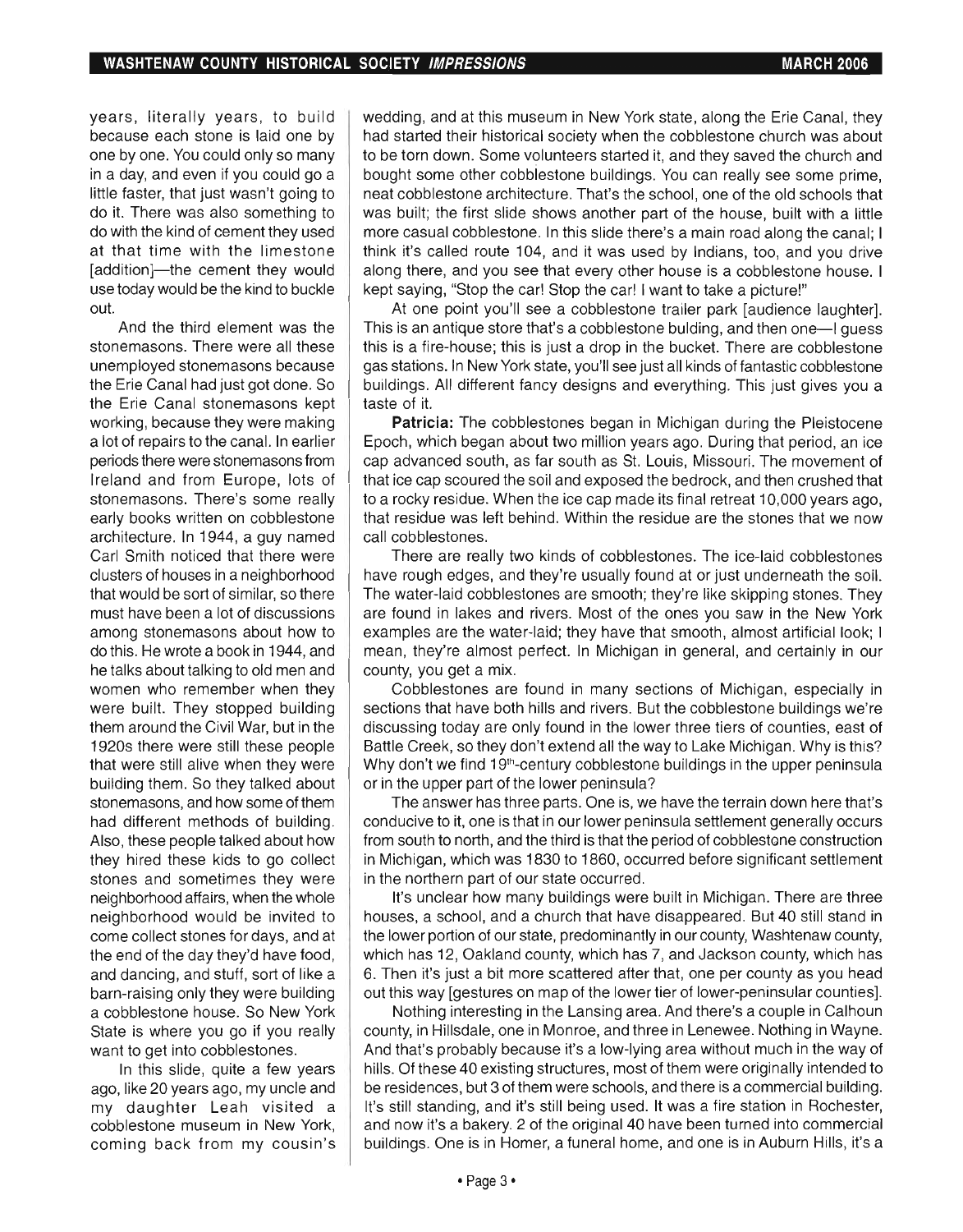#### **WASHTENAW COUNTY HISTORICAL SOCIETY IMPRESSIONS MARCH 2006**

bed and breakfast. And two of the homes are now museums, the Ticknor house, and one in Hillsdale. None of the schools that were originally built for that purpose is still a school. There's one in Macon, that's a private residence, and the other two are private buildings.

The number of cobblestone buildings in the United States and in Ontario varies; you see numbers ranging from 700 to 900. but about 90% of them are in New York state. But Michigan has the second highest quantity, after New York state. So we have more than Ontario. The earliest surviving structure in Michigan is the back section of Michigan's White house, that's the house just across from Huron high school. That was built in 1836. The latest structure, also called the White house, in Battle Creek, was built in 1868, so [cobblestone structures were built in the] 1830s to 1860s. The majority of buildings that we



The stolid 1840s Burnett House in Scio Township offers an example of Greek Revival architecture.



Obed Taylor's 1840s home, also in Scio, is another example of the Greek Revival style.

have established dates for were built in the 1840s.

Architecturally speaking, Michigan's eastern examples tend to be Federal, or Greek Revival. The western examples tend to be Greek Revival or Italianate. Overall about 70% are Greek Revival, with some variation.

The New York connection is very strong; about 80% [of home builders] emigrated from New York, and other states of New England. We don't know much about the masons who erected the buildings in Michigan. The Ticknor house, the White house in Ann Arbor and the three which were built in Hillsdale are thought to have the same masons. Other connections might be made, but we're just not sure who constructed what. And this house in Washtenaw county, the Alvord house, has a relationship to these houses visually which is that they're not all cobblestone; they'll have a side of cobblestone, with a side of fieldstone. Just because of their proximity I wonder if there's a connection that we're just not aware of right now.

Here's a sampling of just two counties' worth. This is the Osgood house in Monroe county. It's the only one in Monroe county from the cobblestone era, but it has an extension which is cobblestaone as well. This is a very flat area, but it's right next to a creek, and there are a couple of other houses in the area that have cobblestone foundations. Even though Monroe county like Wayne is very flat, they did indeed find enough [cobblestones]. The next 3 slides are in Lenawee county. This is the Wheeler house and it reminds me of some of the ones in New York state. And it has a porch, it's very unusual and it's quite a tall structure; it's along M-50. This is one of the schoolhouses, this is in Macon. This is an example, what's called the Gelman House, on the left side and on the upper stories, you can see the cobblestone.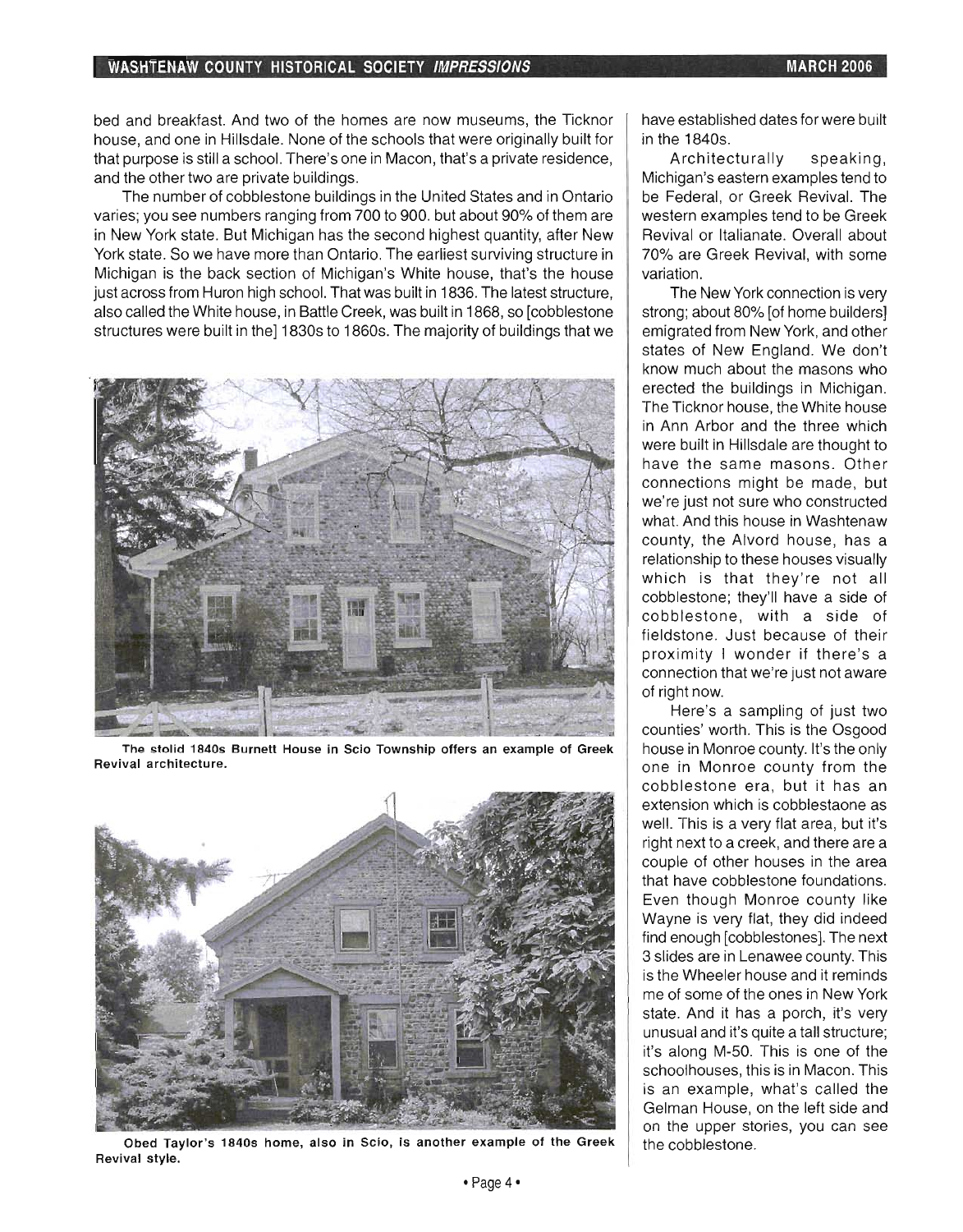Grace: Benajah Ticknor and his brother Heman [of Cobblestone Farm/Ticknor house] were from eastern New York, and also the builder was from New York City. The Ticknor and the White house carry a pattern of cobblestones on the front, so they're very distinctive. The Ticknor house represents the pattern of laying stones that is common even in New York state, which is you take your best stones, or your best patterns, and you put that on the front of the house. On the side, some stones are generally a little larger, maybe not as remarkable in terms of their color, and maybe a little less perfect, and then in the back you'll see more of a rubble. It just took so long, and was so labor-intensive, that they wouldn't collect all the stones they'd need to make a prefect house on all 4 sides.

This is a close-up that shows the [Ticknor house's] herringbone pattern. It also shows the defined border, and the joints they kept in between. It's thought that there was a professional tool that created that, to lay a pattern. It took a lot of time and effort. This shows the right side, the herringbone pattern, and on the left side a little less in the way it's placed. And then the back; they used rubble to create that.

And this house had a porch on it, some people remember that. I remember when I was on the Cobblestone board, and there was some talk about what kind of porch it was. The city manager said, "Well, what about this? What about that big porch I used to see driving by?" The board said, "Oh no, that wasn't on it originally, that's an Italianate porch." Some of you may remember driving along Packard back when this house did have the porch, so it just brings back memories in our lifetime.

This is the Orrin White House that is the oldest one in the county, and you see it has the same herringbone pattern. That's why we think the two of them were both built by Stephen Mills, and there's also a



Orrin White's 1836 Federal-style home at 2940 Fuller Rd. is the oldest cobblestone structure in the county.

granddaughter or great-granddaughter who said that she was always told that her grandfather or great-grandfather built this house. That's not proof positive for a Ph.D., but that's the kind of stuff you have to go with with local history; that's pretty close to to the best we can do.

This is the house that's across from Huron [high school]. The back side of it is laid on the Huron River, and you can see the stones, they were more rounded, so they were cobblestone.

When I got active on the cobblestone farm board, Nan Hodges lived in that house, and that's how she got interested. When [the Ticknor] house was in danger of being torn down because the city was building a park here and everything, she was one of the organizers of the movement that saved this

cobblestone house. And she did a lot of research on her house; she found some sort of remembrance of of Orrin White in 1891 remembering when he was a little kid and helping to burn the limestone and helping collect the stones. Another thing that's in common with a lot of these houses is that it's often important people that lived in  $\vert$  On June 10 & 11, the them, because this house had a doctor, Waterloo Area Farm Museum will a naval surgeon. Orrin White was a have its first-ever "Woodland" state representative, and he was also | Indians Reenactment." county sheriff and an important guy in the community. So it does take a certain person to say "I'm going to build this wonderful house, and it's going to take me 7 years to build."

[Thanks to the efforts of local historians, those scant 7 years have resulted in a rich 170-year-old heritage of Washtenaw county cobblestone structures. Grace and Pat wound up their talk with a quick survey of local structures, then took questions from the fascinated audience).

# **Mark Your Calendar**

Historical reenactors depict everyday family life of the woodland Indians who lived in this area. The camp, from the 1750- 1763 era, is complete with lodges and a French fur trader's post. Also, a sundown ceremony.

10 a.m.-dusk, \$2 (children ages 5-17, \$1). (517) 851-7890. Waterloo Area Farm Museum, 9998 Waterloo-Munith Rd. (lett at the dead end of Clear Lake Rd.).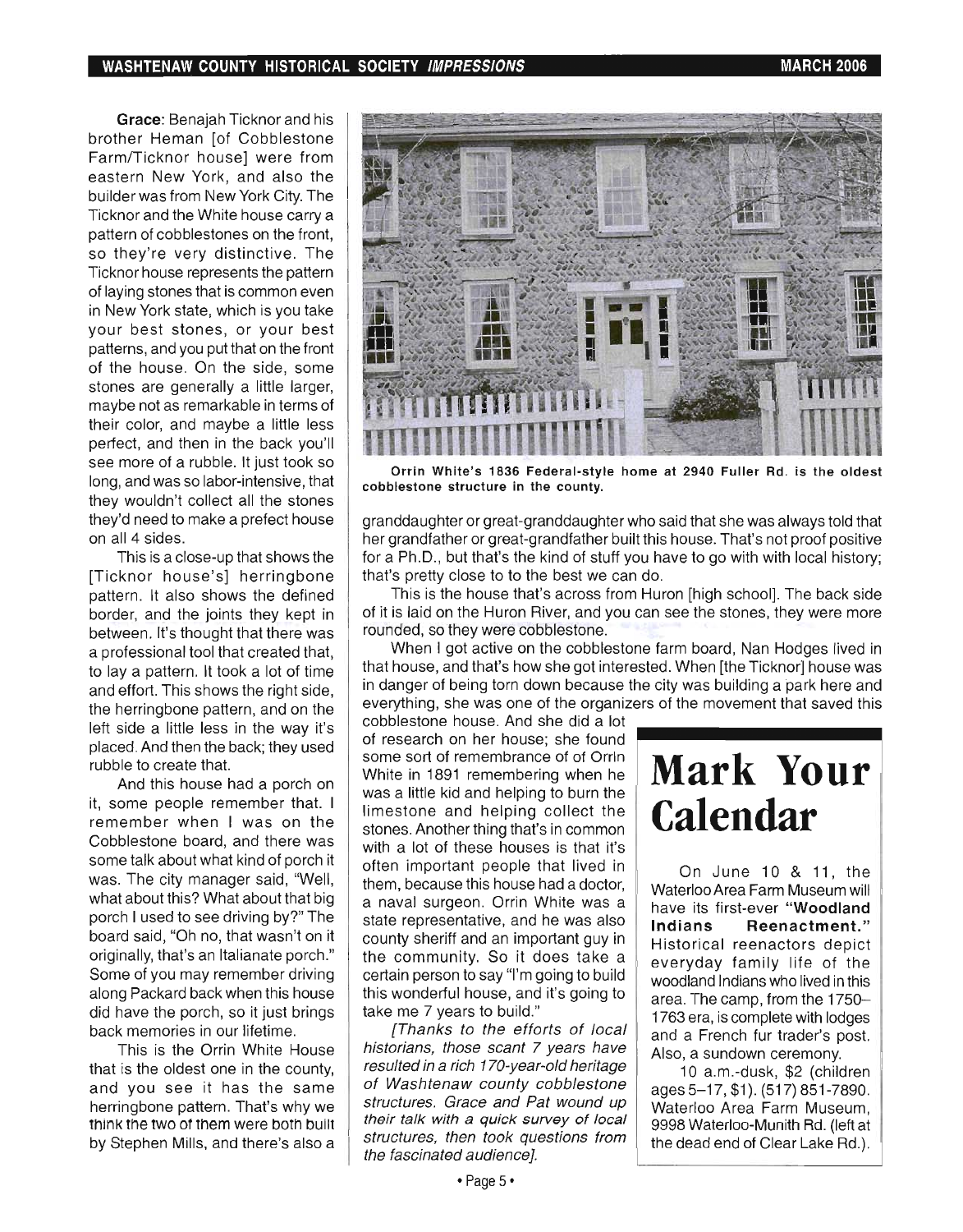# **19th Century Cobblestone Buildings** In Washtenaw County

Alvord House, 10331 Grossman Road, Manchester Twp. 1860s Italianate originally owned by Obed Alvord of NY.

Burnett House, 3555 W. Delhi Rd., Scio Twp. 1840s Greek Revival owned by William Burnett of NY.

Jewett House, 10725 Jerusalem Rd., Lima Twp. 1847 Federal owned by Lester Jewett of NY.

Knight House, 4944 Scio Church Rd., Scio Twp. 1849 Federal owned by Rufus Knight of NY.

Leland House, 7374 Sutton Rd., Northfield Twp. 1840s Greek Flevival owned by Orrison Leland of NY.

McCormick House, 5400 Curtis Rd., Salem Twp. 1851 Federal owned by Robert McCormick of NY.

Miles House, 219 n. Huron, Ypsilanti. 1845 Greek Revival/Queen Anne owned by Loren Miles of?

Pierce House, 4659 Prospect Hill Rd., Sharon Twp. 1840s Greek Flevival owned by Myron Pierce of?

Richmond House, 3562 W. Huron River Dr., Scio Twp. 1840s Greek Revival owned by Morris Richmond of NY.

10. Taylor House, 2385 Baker Rd., Scio Twp. 1840s Greek Revival owned by obed Taylor of MA.

Ticknor House, 2781 Packard Rd., Ann Arbor. 1844 Federal owned by Benajah Ticknor of CT.

12. White House, 2940 Fuller Rd., Ann Arbor. 1836 Federal owned by Orrin White of NY.



**Humorous TIdbits Gleaned from Chapman's 1881 "History of Washtenaw County"** 

'Too much praise cannot be given to such fine women, for if they receive not a share of this enviable meed they will vanish out of sight and a nondescript race will succeed them worth nothing."

"After his marriage he moved to different points in the state of New York."

'The angel of death once more laid his cold and clammy hand on the wife of his bosom."

"When about 20 years old he had a cousin about the same age who was all for living without hard work. He called Mr. S. a fool for working so hard. The cousin died in Detroit penniless. Mr. S., now 84 years old, acquired over 360 acres of land, thus showing his better course of work over idleness."

'They joined in matrimony in the ordinary fashion."

"A pioneer minister, a man of large physical nature."

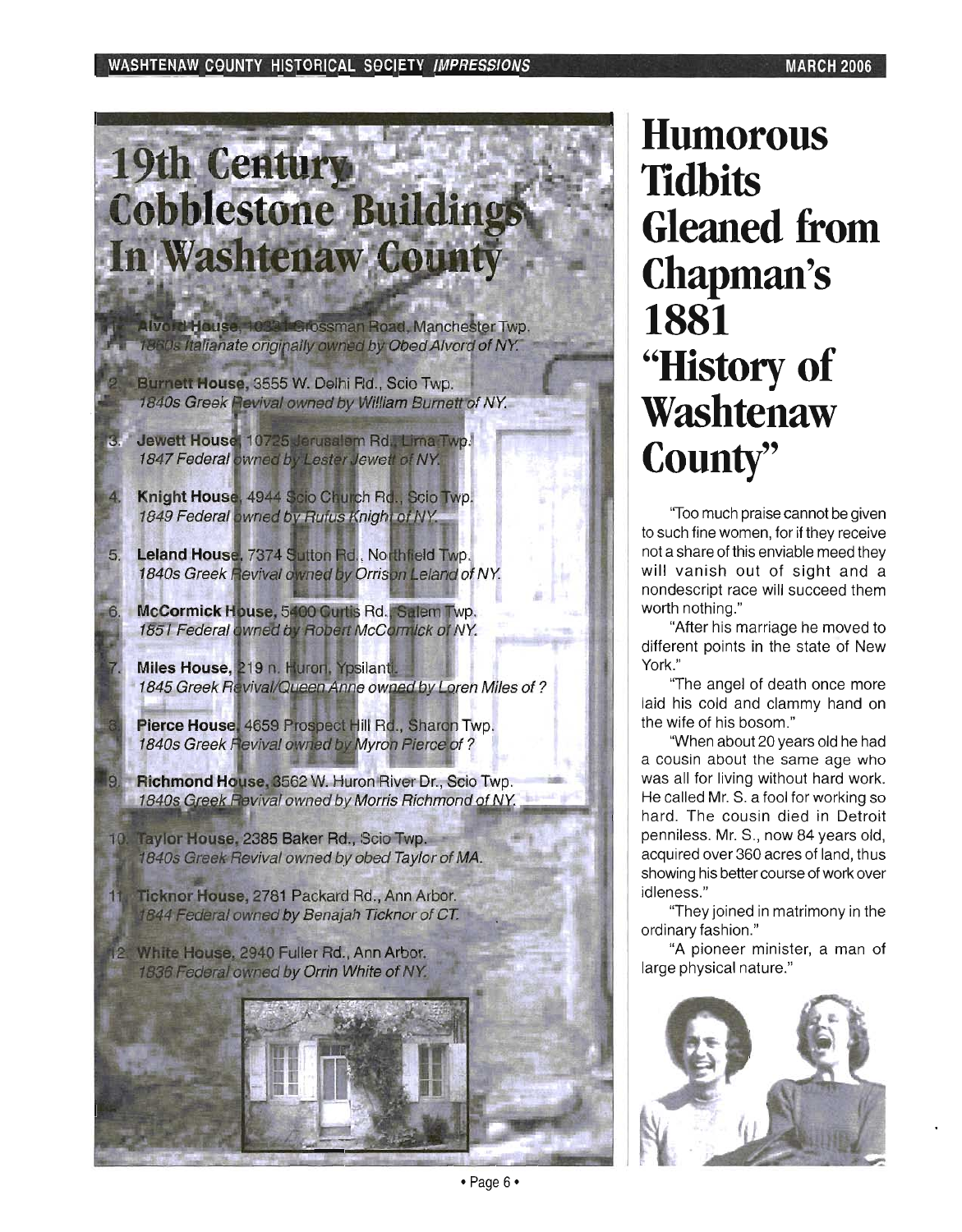## **19th-Century Coursed Cobblestone Buildings In Michigan**

Information courtesy Grace Shackman and Patricia Majher. See p. 6 for list of cobblestone buildings in Washtenaw County).

**Barry County.** Blaisdell House, 298 Eaton Rd., Castleton Twp.

**Calhoun County.** Barney House, 303 S. Hillsdale St. , Homer Lake House, 29680 Albion Rd., Albion

.an<del>c</del> I

White House, 20744 M-66, Pennfield Twp.

**Hillsdale County.** Kirby House, 3771 State Rd., Adams Twp. Vandenburd House, 180 N. Wolcott St., Hillsdale

Wilbutr House, 4481 State Rd., Adams Twp,

**Ionia County.** Sessions School, **Riverside Dr. at Jordan Lake Rd.** Berlin Twp. **Jackson County.** Coolbaugh

House, Michigan Ave. at Church St., Parma Hamlin House, 200 Main St., Concord Hurd House, 7632 N. Meridian

Rd., Henrietta Twp. McConnell House, 822

Woodworth, Blackman Twp. Miles House, 12797 Kalmbach

Rd., Grass Lake Twp. Wolcott House, 6707 Cross Rd., **Spring Arbor Twp.**<br>Spring Arbor Twp.

**lenawee County.** Eddy House, **LEHAWEE COUTTLY.** LOUY TIOUS

11700 N. Adrian Rd., Franklin Twp.<br>Macon District No. 1 School, 8225 Clinton-Macon Rd., Macon

Wheeler House, 7075 M-50, Cambridge Twp.

**livingston County.** Rumsey House, 5070 E. Highlalnd Rd., Osceola Tup.





**Vern Messler of the Historic Bridge Park in Battle Creek and Aaron Berkholz of the Washtenaw County Road Commission gave a talk on historic wrought iron truss bridges at the museum's February 25 Open House. The exhibit may be viewed until June 7, 2006.** 

Sawyer House, 8051 M-36, Green Oak Twp. **Monroe County.** Osgood House, 744 Samaria Rd., Bedford Twp. **Oakland County.** Beach House, 7980 Hickory Ridge Trail, Rose Twp. Dudley House, 880 Snell Rd., Oakland Twp. Dudley House, 880 Snell Rd., Oakland Twp.<br>Garner House, 5355 White Lake Rd., White Lake Twp. Holmes House, 324 S. Main St., Milford Sprague Building, 300 S. Main St. , Rochester Taylor House, 487 E. Gunn Rd., Oakland Twp. Terry House, 3151 University Dr., Auburn Hills **St. Joseph County.** Nottawa Stone School, Michigan 86 and Filmore Rds., Nottawa Twp.